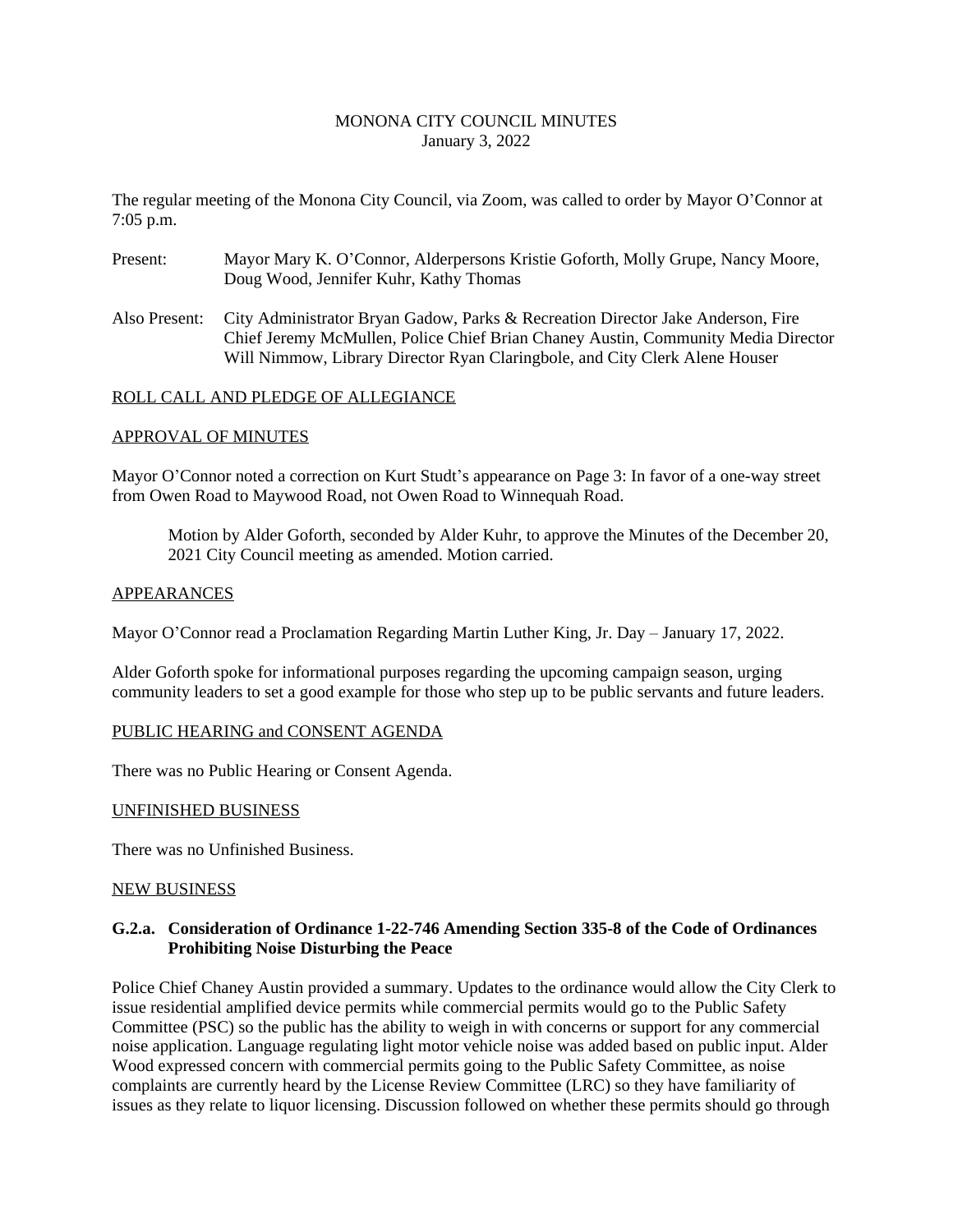MONONA CITY COUNCIL January 3, 2022 Page 2

multiple committees and where the balance is between the public's ability to weigh in on loud live music and the burden to businesses of having to navigate through multiple committees in order to obtain a permit in a timely manner. Chief Chaney Austin also explained how the revised ordinance would give the police department the ability to determine what's considered reasonable noise and how complaints regarding light motor vehicle noise would be handled.

## **G.2.b. Consideration of Resolution 22-1-2529 Repudiating Racist Covenants in Local Property Records**

Alder Kuhr provided background on the history of racist covenants from the 1950s and 1960s in subdivisions in Monona. Generational wealth is generally acquired through home ownership, and these covenants have created generational wealth gaps between black and white people in Wisconsin. State law doesn't allow the blanket removal of this language from current property deeds; all we can do is call attention to it and encourage homeowners to amend their property deed to remove the language unless and until state legislation is adopted to address the issue. Alder Kuhr's hope is that bringing forward this resolution will create a larger conversation around this issue and understanding why Monona's makeup looks the way it does.

## **G.2.c. Consideration of Resolution 22-1-2530 Amending the 2022 Capital Budget Amendment for the Purchase of a Mower in the Parks Department**

Parks and Recreation Director Anderson explained that the mower that was approved in the budget won't be available until quarter 3 or 4, likely at a higher price due to supply chain issues. An in-stock alternative is available but would be \$20,000 more than the budgeted amount because it has a cab. To offset the increased cost, the current 6-foot mower would be traded in or auctioned and the Fireman's Park bike rack project could be delayed until 2023. Discussion followed with questions and suggestions about other models and brands, and other ways to finance the cost difference.

## **G.2.d. Consideration of Resolution 22-1-2531 Amending the 2022 Capital Budget for Parks Tree Removals and Replacements**

Parks and Recreation Director Anderson explained that the capital budget was approved before he received notification that a grant to fund tree removals and replacements was not received. He would have updated the capital budget to include this item because this is an important project. This resolution was approved at Finance & Personnel with an amendment to delay the Fireman's Park bike rack project until 2023, using those funds for tree removal and the mower purchase.

## **G.2.e. Consideration of Resolution 22-1-2532 Allocation of American Rescue Plan Act (ARPA) Funds for Police and Fire Departments Policy Updates**

Fire Chief McMullen explained that current policies and procedures are out of date, and neither department has time to undertake the extensive project of updating existing policies and adding the necessary new ones. Chiefs McMullen and Chaney Austin recommend contracting with Lexipol because it has a large legal team to apply Wisconsin case law to policy and will cater to our specific community needs when suggesting updated policies. Lexipol services more than 8,000 agencies and is a CVMIC partner. The cost of the onboarding process and a two-year service plan is approximately \$89,000, and ARPA funding would be used. The need for additional updates after two years was discussed. Administrator Gadow recommended revisiting again in six months to a year regarding additional years because the status of the ARPA funds will be better known then.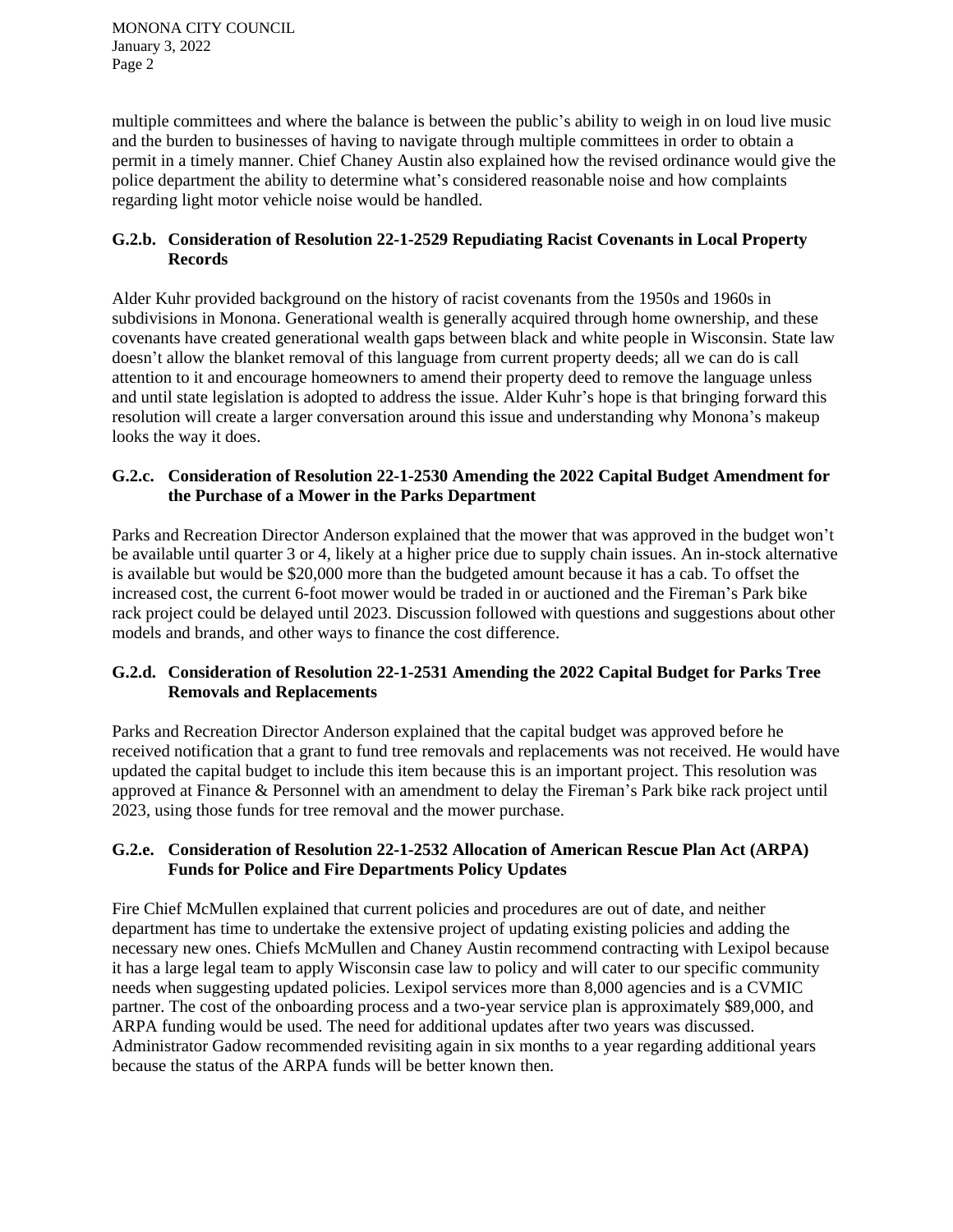### **G.2.f. Consideration of Resolution 22-1-2533 Allocation of American Rescue Plan Act (ARPA) Funds for Multimedia Improvements in the Library**

Library Director Claringbole summarized that the demand for virtual and hybrid meetings has highlighted the need for upgraded equipment in the Municipal and Forum Rooms. The current equipment can only be operated by the media staff, and the YouTube streaming equipment can be unreliable since it's 5-6 years old. New technology will be user-friendly, improve connectivity, and allow users to plug in and have access. Alder Thomas informed members about an amendment out of the Finance and Personnel Committee which would allow the Administrator to approve up to 10% more of the cost. Members agreed that there is no reason to wait for a second reading on this item. It is a wise investment, and since it will take a while to receive the equipment due to supply chain issues and a backlog of projects, the equipment should be ordered as soon as possible.

Motion by Alder Moore, seconded by Alder Thomas, to suspend the rules and take action on Resolution 22-1-2533 Allocation of American Rescue Plan Act (ARPA) Funds for Multimedia Improvements in the Library. Motion carried.

Motion by Alder Thomas, seconded by Alder Wood, to amend Resolution 22-1-2533 Allocation of American Rescue Plan Act (ARPA) Funds for Multimedia Improvements in the Library to include that the City Administrator is authorized to approve any cost overruns up to 10% of the cost of the project. Motion carried.

Motion by Alder Thomas, seconded by Alder Grupe to approve Resolution 22-1-2533 Allocation of American Rescue Plan Act (ARPA) Funds for Multimedia Improvements in the Library as amended. On a roll call vote, all members voted in favor of the motion.

## REPORTS

### **1. Updates/Discussion on Diversity, Equity, and Inclusion (DEI) Efforts**

Alder Goforth thanked the Mayor and Administrator for allowing the Ho Chunk flag to fly year-round. Congratulations were also given to Chief Chaney Austin for being chosen as one of Wisconsin's 48 most influential black leaders in the state.

Administrator Gadow reported that he is finalizing slots for Council members participating in the Nehemiah's Justified Anger course this winter/spring. Members should expect an email by the middle of this week with their time slots.

Alder Moore reminded the community that Martin Luther King, Jr. day was approved as a staff holiday last year and she encouraged staff to actually take the holiday if they can. She also congratulated the Chief as well as the police department as a whole with the graduation of new recruit Julie Ribeiro, the promotion of Sara Deuman to Captain and Assistant Chief, and the hiring of Emma Gunsolus. These are all great steps forward in terms of diversity.

### **2. Update/Discussion on Sustainability Efforts.**

There were no updates.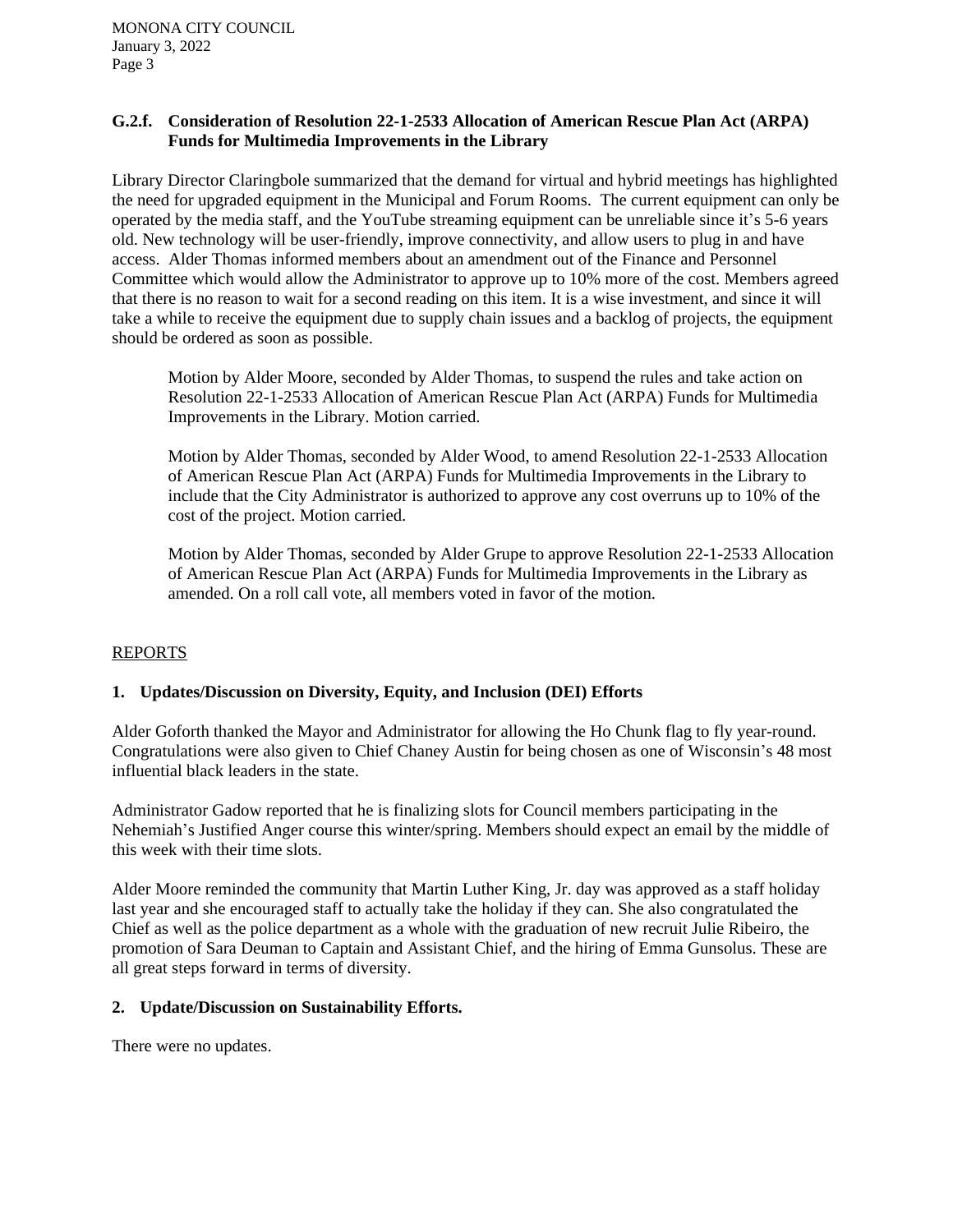## **3. Committee Reports.**

Alder Kuhr reported the annual Loud in the Library fundraiser will be virtual again this year and take place the weekend of January 28-30. The Library has partnered with Eat Streets and will get 15% from Eat Streets when the code Loud22 is used. More information is available on the Library's website.

Director Claringbole reported that Monona Library made the Library Journal's annual star library list. It's based on output and is only a fraction of what the library does, but it's a testament to the staff and community that supports the library and to the work the Council and the Library Board does. It shows our library is being used and is embraced by the community. The things that make the library unique are our staff and our community, and this is a nice honoring of what the staff has done here through the years. He appreciates that they are being recognized for the work they do.

Media Director Nimmow congratulated the Library and City Clerk Houser on her first meeting as Clerk.

Chief McMullen reported he's currently working on an annual report for the Fire Department. The Department has 12 new volunteers who started over the last month; five are women and half are City of Monona residents. He thanked the Streets Department, as the job they do allows the fire department to get where they need to go when the weather is bad, and they do a fabulous job keeping the streets clear. He also thanked the Police Department. Fire/EMS had slightly under 1,800 calls this year and the Police Department comes to all calls.

Chief Chaney Austin welcomed City Clerk Houser, congratulated the Library, and thanked everyone for the recognition of being on the list of influential black leaders. He is also excited that we're getting more women representation in Monona. He is currently working on establishing his Chief's Roundtable group. He has about 10 members signed up with diverse backgrounds and experiences. He is still looking for a young person. He will organize the first meeting in the next month or so with four meetings per year. His goal is to get thoughts, suggestions and insights on all things public safety. He reported that he has also started a department peer support program this year and is working with the new chaplain and EAP on ways the peer support officer can be better utilized to make sure staff is mentally fit to take on the next challenge. He has also instituted a wellness day for each staff member at the police department. The day will include a one-hour EAP session with an assessment to evaluate wellness followed by whatever wellness activity has been deemed good for them for the rest of the day. By encouraging wellness days and contact with the EAP, he hopes his staff will walk away with more tools on their belt.

Administrator Gadow reported that the recent surge in COVID cases has impacted every city department. Staff is trying to keep people separated, provide barriers and separation between employees, and follow all Dane County rules and regulations. Chief McMulllen is sourcing as much testing equipment as possible so we can try to avoid multiple staff members being out at the same time. Administrator Gadow will bring a revised COVID leave policy to the next Council meeting.

Alder Moore echoed Chief McMullen's sentiments about our Public Works crew and Supervisor Jeff Johnson, adding that Monona streets are so much better then every other community and it's appreciated. She congratulated the Library. She also congratulated Administrator Gadow for passing his Certified Emergency Management program.

Mayor O'Connor congratulated Administrator Gadow on his program completion as well. She also informed residents that Christmas tree pick up begins on January 17. Residents should have their trees out that morning.